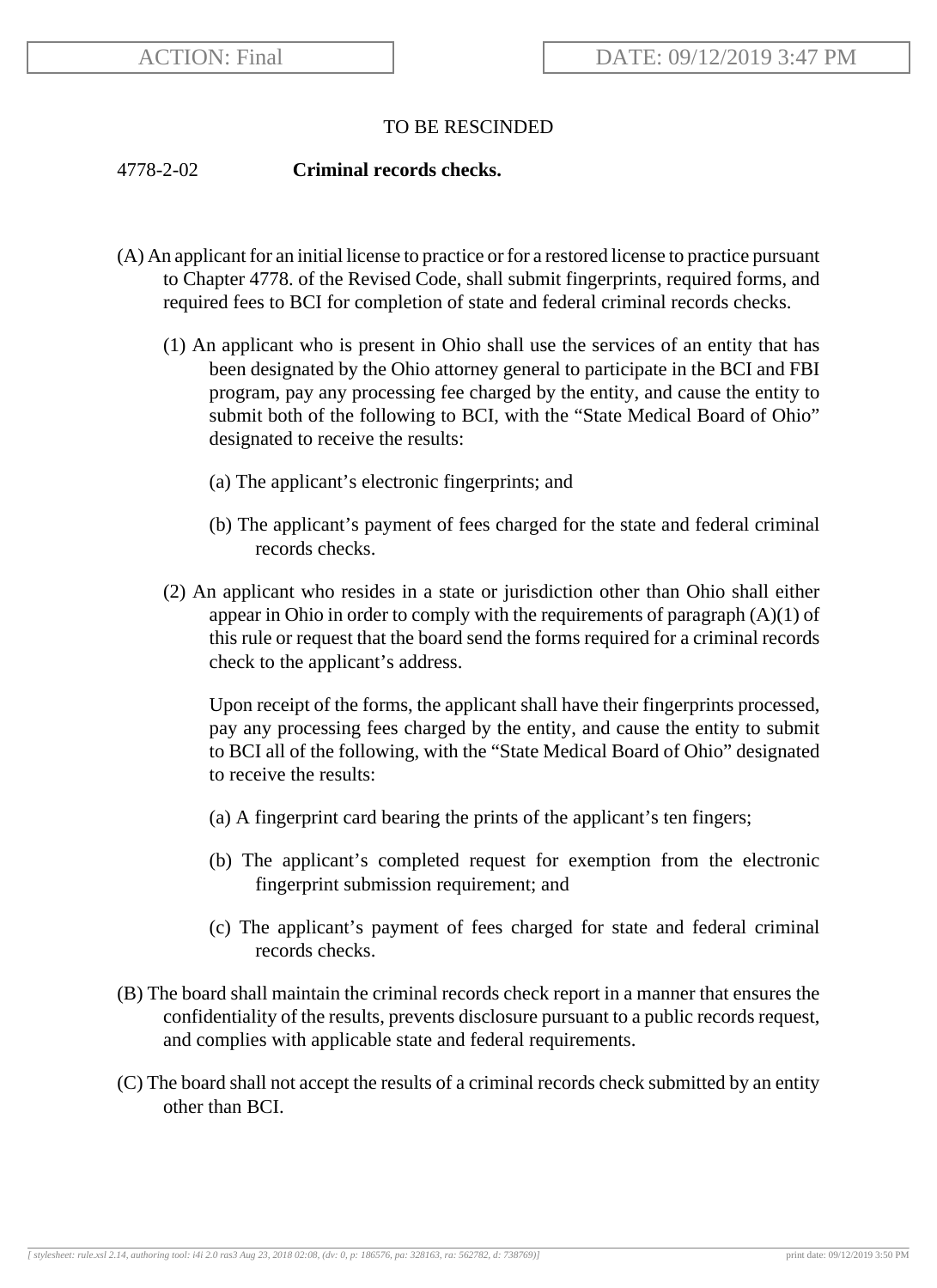## 4778-2-02 TO BE RESCINDED 2

- (D) In reviewing the results of a criminal records check to determine whether the applicant should be granted an initial or restored license to practice, the board may consider all of the following:
	- (1) The nature and seriousness of the crime;
	- (2) The extent of the applicant's past criminal activity;
	- (3) The age of the applicant when the crime was committed;
	- (4) The amount of time that has elapsed since the applicant's last criminal activity;
	- (5) The conduct and work activity of the applicant before and after the criminal activity;
	- (6) Whether the applicant has completed the terms of any probation or deferred adjudication;
	- (7) Evidence of the applicant's rehabilitation;
	- (8) Whether the applicant fully disclosed the arrest or conviction to the board; and
	- (9) Any other factors the board considers relevant.